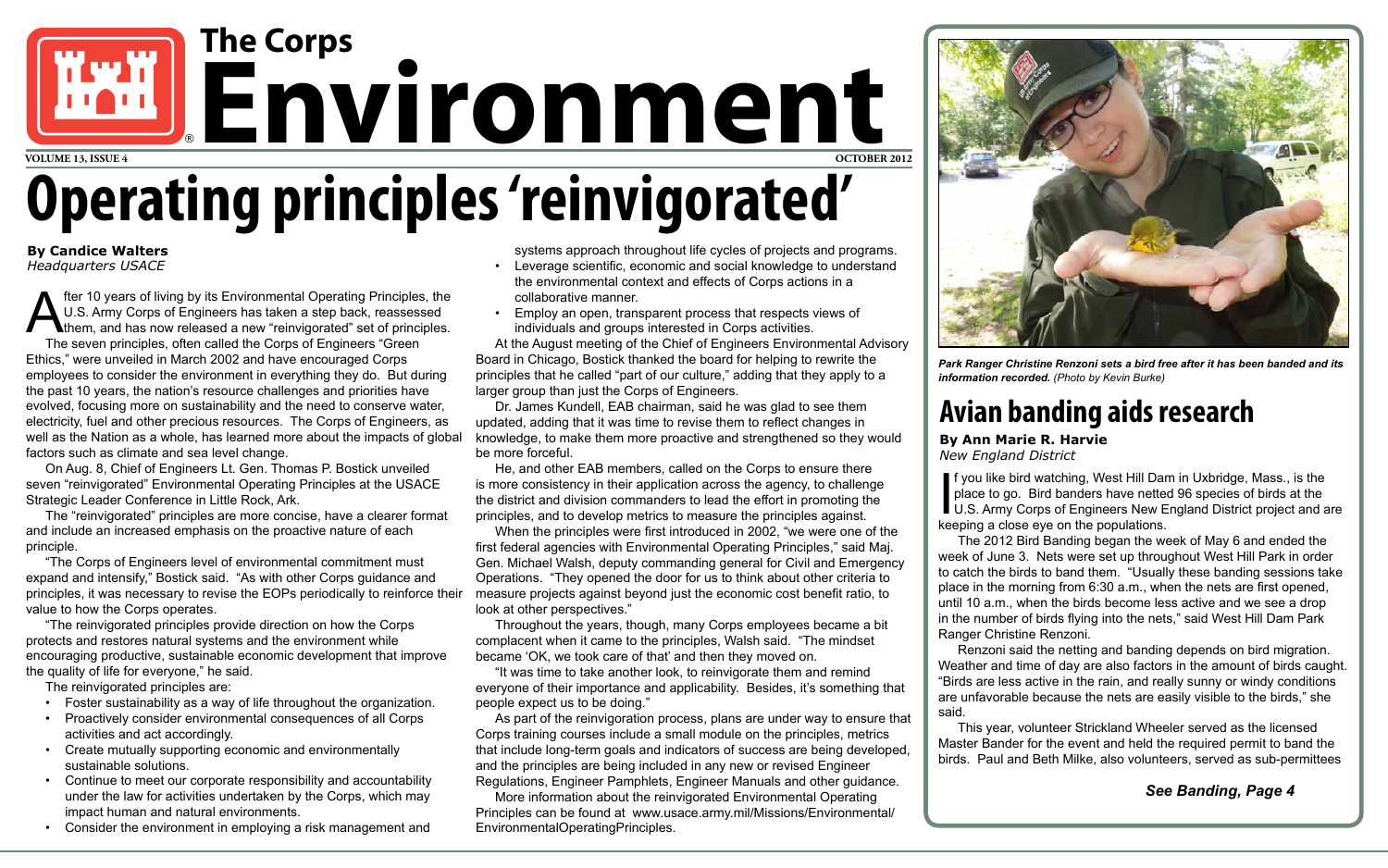#### **Submissions**

*The Corps Environment* welcomes submissions. Please send your articles, photos, events, letters or questions to james.w.campbell@usace. army.mil

Deadline for submissions: Nov. 15 (January issue) Feb. 15 (April issue) May 15 (July issue) Aug. 15 (October issue)

> **Whenever possible, please enjoy**  *The Corps Environment* **without using paper.**

is an online quarterly produced by the U.S. Army Corps of Engineers as an unofficial newsletter under the provisions of AR 360-1. The purpose of this newsletter is to provide information about Corps environmental actions, issues, policies and technologies. Opinions expressed are not necessarily those of the U.S. Army. Inquiries can be addressed to U.S. Army Corps of Engineers, Attn: CEHNC-PA, P.O. Box 1600, Huntsville, AL 35807-4301. Phone: 256-895-1809.

> **Lt. Gen. Thomas P. Bostick** Commanding General Publisher **W. Curry Graham** Director of Public Affairs **Christine Altendorf**  Executive Editor **Candice Walters** Managing Editor **James Campbell** Editor

#### **The Corps Environment**

# **CONTENTS** ®

- **3** ENVIROPOINTS: Now is the time
- 4 Restored stream open for business, fish business
- **5** Improving wells District transforms site into wetlands
- **6** Project recruits aquatic life
- **7** Submersible takes investigation to new depths
- **8** Corps, Army Task Force team up for alternatives
- **9** Project aims for balance between economy and environment
- 10 Corps celebrates professionals, sustainability
- **11** Project first in renewed effort

**12** Awards





*U.S. Army Corps of Engineers Jacksonville district employees and workers from Kiewit Construction, work through the night to complete the first concrete pour on the bridge deck for the Tamiami Trail Modifications project. Construction of the \$81 million Tamiami Trail project, a key component of the Modified Water Deliveries to Everglades National Park, began in 2010. The project includes constructing a one-mile bridge and raising and reinforcing an additional 9.7 miles of road, allowing increased water flows that are essential to the health and viability of the Everglades. (Photo by Rory Highstone, Kiewit Construction)*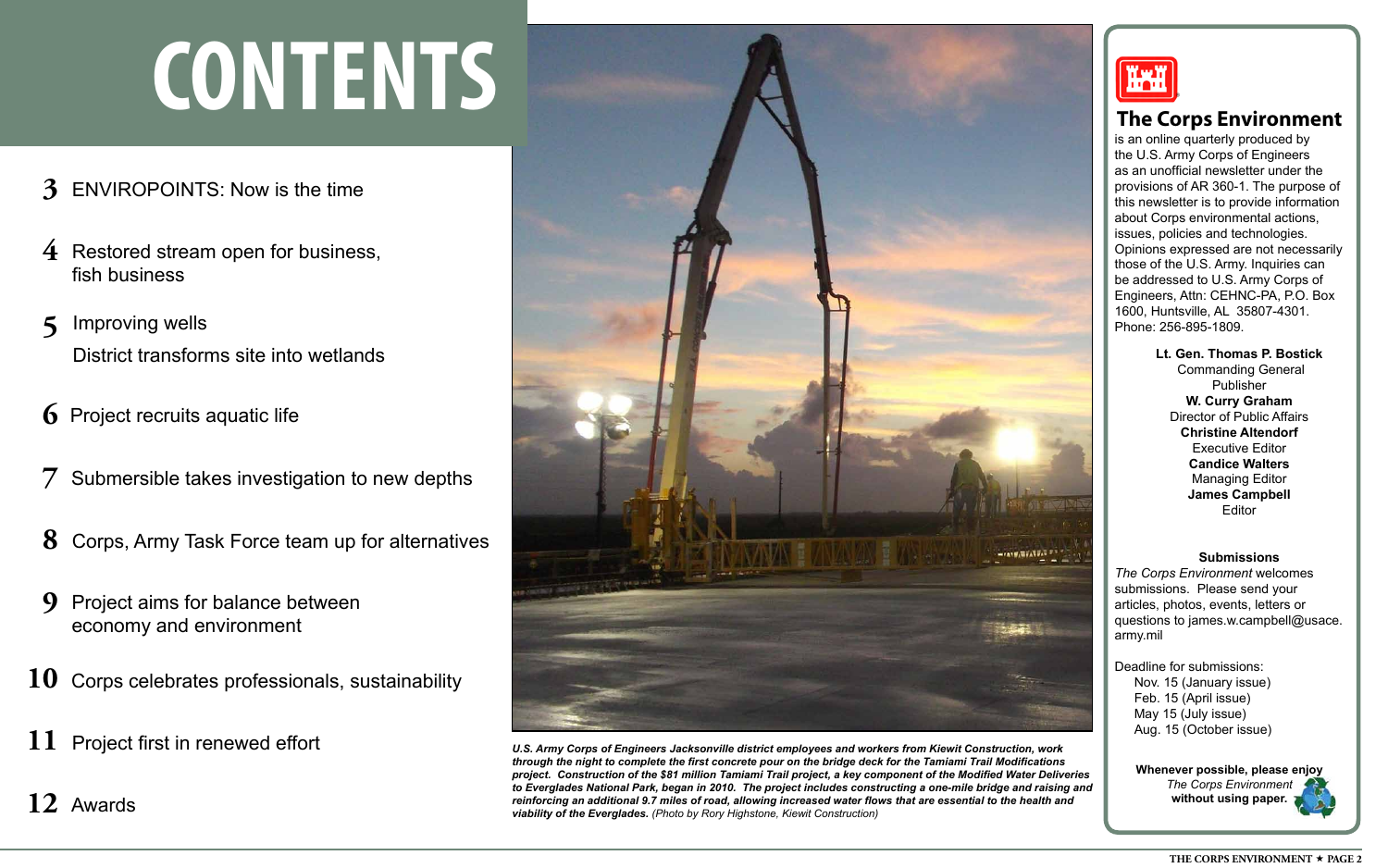# **ENVIROPOINTS**

The U.S. Army Corps of Engineers has one of the largest environmental and sustainability missions within the Federal government.

Nothing new about that statement, we've all heard it before, a big responsibility that our more than 6,000 environmental professionals are well equipped to address efficiently and effectively. We've also heard about the Corps of Engineers Environmental Operating Principles, our green ethics, unveiled a little more than 10 years ago.

Although the word sustainability was just really starting to take hold in our subconsciousness at that time, the principles really didn't break any new ground. We were putting into writing the actions that many of us in Corps of Engineers districts and divisions were already doing – ensuring that we were considering the environment when making decisions about ongoing and future projects.

And we took it to heart. Let me illustrate one way in which we have been working to achieve sustainability by talking about a project that I was involved in while working in South Pacific Division before coming to Headquarters as chief of the Environmental Division. That would be the California Bay Delta, one of our nation's ecosystems of national significance.

By formalizing a set of Environmental Operating Principles, we were reaffirming our commitment to the environment by making these principles applicable to all our decision-making and programs, and making them available to the world to see by posting them on our website: http://www. usace.army.mil/Missions/Environmental/ EnvironmentalOperatingPrinciples

#### **By Christine Altendorf**

*Chief, Environmental Division*

Through these principles we were fostering unity of purpose on environmental issues, reflecting a new tone and direction for dialogue on environmental matters, and ensuring that our employees considered conservation, environmental preservation and restoration in all Corps of Engineers activities.

The challenges are enormous as South Pacific Division employees strive to balance environmental needs, economic interests and public safety on this unique

and complex system … equal to those on Everglades and the Gulf Coast. On this project, the Corps of Engineers is working with the State of California and five other federal agencies (the President's Council on Environmental Quality, Department of the Interior, Department of Agriculture, Department of Commerce and the

- We are relentless in our conservation of water, electricity, fuel and other precious resources.
- We actively pursue new energy technology to ensure that we are prepared for the future.
- We are good stewards of the resources given to us.

Environmental Protection Agency) to coordinate our efforts through a comprehensive Bay Delta Conservation Plan.

It's a massive undertaking that has required our SPD team to put several of the principles into action – proactively consider the environmental consequences and act accordingly; create mutually supporting economic and environmental solutions; leverage scientific, economic

## *Start thinking about our daily impact on the environment* **Now is the time**

and social knowledge to understand the environmental context and effects of our actions in a collaborative manner; and employ an open, transparent process that respects the view of individuals and groups, just to hit upon a few of them.

As the hub of California's two largest water distribution systems, the Sacramento-San Joaquin Delta supplies drinking water to more than 22 million people and irrigation water to millions of acres of some of the world's most highly productive agricultural land. It is a haven for 750 plant and animal species and home to hundreds of thousands of people. **Christine Altendorf**

Just before coming to Headquarters, I spent six months in Afghanistan as director of the Joint Programs Integration Office, Headquarters, U.S. Forces, where I was responsible for environmental and operational energy activities in the Combined Joint Operations Area-

Afghanistan. Some may not see a correlation between the EOPs and our work in Afghanistan, but I can assure you the EOPs are critical there as well. As contingency bases and forward operating bases were put in place, there was a concerted effort to minimize the impact to the environment by recycling, minimizing burn pits and developing waste management plans that balanced human conveniences with environmental consequences. Even more importantly are the activities taking place as retrograde is occurring. We are pushing to leave the land in better shape once we are gone than before we arrived.

Reducing operational energy was also a focus and has several benefits – saving fuel, saving money and saving lives. First, with the use of technology, we have been able to use renewable energy, install microgrids, and develop centralized power systems that reduce fuel usage. With that reduction of fuel need, our systems run more efficiently and effectively, thereby saving hundreds of thousands of dollars. Finally, less fuel means less trucks on the road, resulting in less targets for the insurgents.

Today, 10 years after the EOPs were first adopted, I'm still focused on them, as is our new Commanding General, Lt. Gen.





Thomas Bostick. It's time to step back and take a critical look at the EOPs to see if they still have any value to the Corps of Engineers.

I think they do, don't you? As an organization, the Corps of Engineers, and the Army as a whole, is even more focused on sustainability today than we were 10 years ago. If you listen to Army senior leaders, you will hear the following:

Seem to dovetail with our EOPs, don't they? Yes, it was time to reinvigorate the

EOPs. But it is even more critical that we ensure that each and every person who works for the Corps of Engineers understands that thinking about how daily actions and decisions are going to impact the environment is part of his or her job. That is the best way to demonstrate that the Environmental Operating Principles continue to be a core part of how we operate.

Essayons! Building Strong!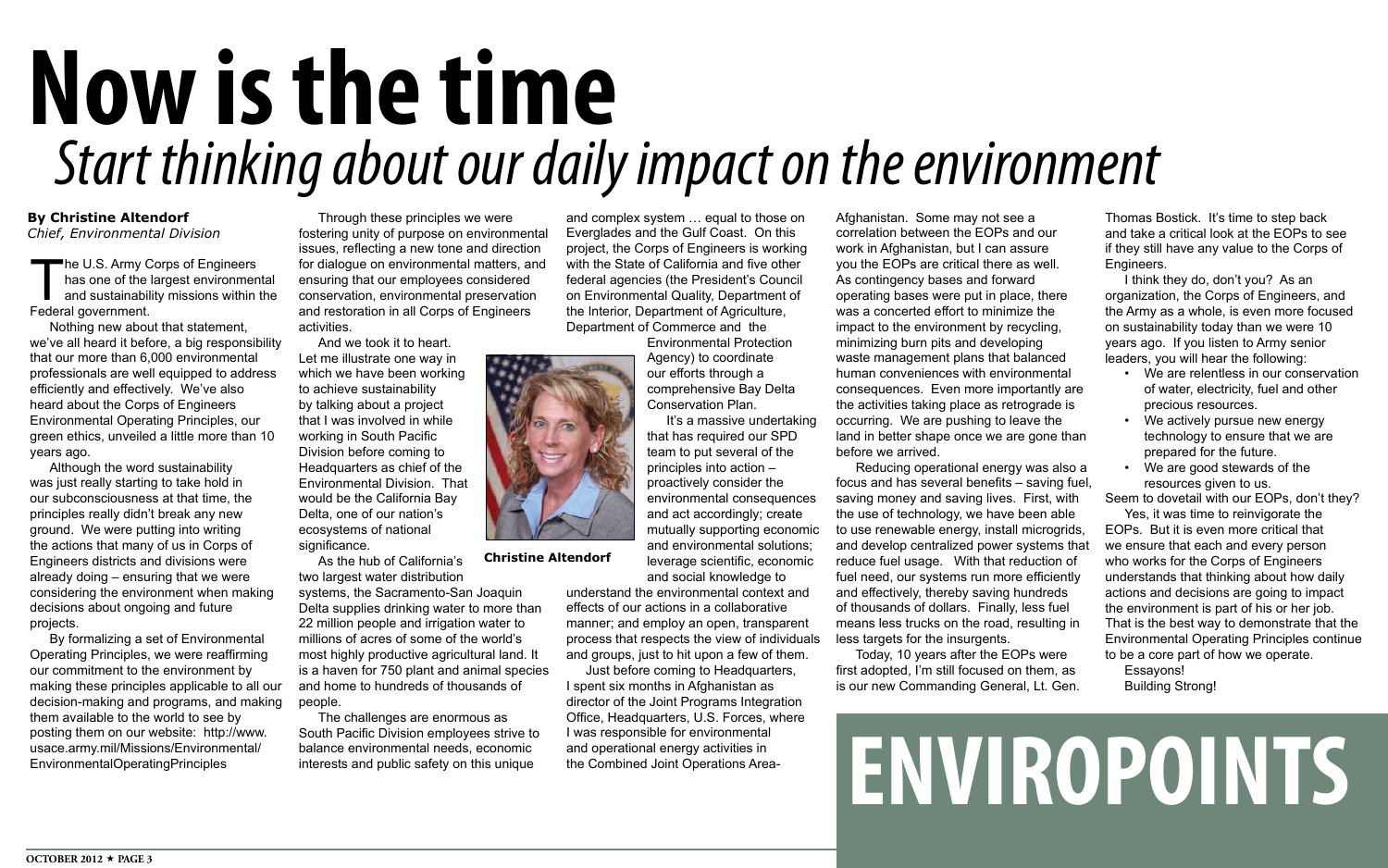## *Restored stream open for business, fish business*

#### **By Andrea Takash** *Baltimore District*

s construction came to a close on<br>the Paint Branch fish passage and<br>stream restoration project, people<br>waited in anticipation for this vital stream the Paint Branch fish passage and **Stream restoration project, people** waited in anticipation for this vital stream to make a comeback.

With a 30-mile drainage area into the Anacostia River, restoration of Paint Branch serves an important role to the overall health of the watershed. This ecosystem restoration project, in College Park, Md., eliminated the blockage of fish passage and opened up six miles of Paint Branch to herring and other fish species.

"This area has seen a lot of development, which produced an increase in impervious surface," said Andrew Roach, the district's project manager for Paint Branch. "Paint Branch receives an increase in storm water runoff that causes a large sediment load to move into the rest of the Anacostia watershed."

Throughout the past several decades, Paint Branch experienced many changes, causing deterioration and loss of habitat.

The U.S. Army Corps of Engineers Baltimore District designed the project to improve stream flow, and reduce erosion and sediment loads.

Roach explained that the team designed the system to be self-maintaining.

 "We are training the stream to reduce sediment load and erosion," Roach said.

In addition to reducing sediment load, the project focused on helping native fish move upstream to spawn. Historically, herring called Paint Branch home, but throughout many years a sewer pipe formed a small dam, preventing fish from traveling upstream to spawn. Without moving the pipe, the team needed to change the flow of the water.

To address this challenge, crews built a cross vane using rocks and logs removed during project construction. The cross vane, a v-shaped structure, and other natural materials create a defined channel allowing the water level to rise, making the path upstream more navigable for the fish.

"The team used green, state-of-the-art techniques, which are compatible for this region," said Robert Pace, chief of Baltimore also will increase the aesthetic value." District's Operations Division. "We have come a long way."

Not only does the project benefit the fish, it also reduces erosion of the stream bank near the University of Maryland, public parks, student housing and businesses. Several aspects of the project design aid in minimizing erosion, including planting native vegetation along the banks of the stream.

"We studied the whole Paint Branch stream system to determine which conditions would provide function and stability along our project reach. My fellow hydraulic engineer, Carey Nagoda, and I developed this in-house design to mimic

natural conditions found in a healthy stream," said Ben Soleimani, a Baltimore District hydraulic engineer and member of the Stream Team. "As time goes on, the vegetation that establishes on the banks will not only provide additional protection but

Even after the heavy construction equipment leaves, work still remains for the project, the second phase of this two-phased project. Phase two includes additional stream restoration for reduction of erosion in a highly entrenched portion of Paint Branch.

The project also includes a monitoring plan for the next five years, the team used the Cooperative Ecosystem Studies Units Network. Institutions comprise this nationwide organization, which brings together universities, federal agencies, local and state governments, and tribes to work together on a variety of environmental

### **Banding**

and are also licensed banders. Licensed bander Brandi Van Roo and several other volunteers made up the team.

"In order to do this work, someone must be licensed by the government," explained Renzoni. "Banding the birds is open to anyone that has an interest and is willing to get up early for the first net check at 7 a.m."

Once the birds are caught in the nets, the U.S. government-issued numbered bands are placed around their legs and important information such as sex, age and band number are recorded. "The banding is done for scientific reasons," said Renzoni. "The information that is collected from these birds is valuable to scientists. We see a lot of variation year-to-year, some of that having to do with the fact that we don't band every day, some having to do with normal variation in species numbers from one year to the next."

Recapturing previously banded birds also provides crucial information on how long bird species live in the wild. "A percentage of the banded birds are recaptured from 1-5 years later," said Renzoni. "That's a long life span for a bird."

The information collected from the bird banding initiative is shared with the U.S. Bird Banding Laboratory at the Patuxent Wildlife Research Center in Maryland. The center is a part of the U.S. Geological Survey. The information also goes to Massachusetts Division of Fisheries and Wildlife.

West Hill Dam was selected by Wheeler for this annual project because its diverse habitats sheltered a good variety of birds. "Banding at West Hill started in 2001," said Renzoni. "Since then over 6,000 birds of 96 species have been banded here."

*Continued from Page 1*



*Ben Soleimani, district hydraulic engineer, inspects the Paint Branch project. (Photo by Andrea Takash)*

projects. The Engineer Research and Development Center manages the cooperative agreements with CESU member institutions for the Corps. "We selected a professor from the University of Mary Washington to monitor the biological condition of the stream," Roach said. "The monitoring work will provide value to the Anacostia community." Dr. Mow-Soung Cheng, special assistant to the director for Prince George's County (Maryland) Department of Environmental Resources, the non-federal sponsor, also believes in the value of the project. "This is the most significant Fish Passage and Stream Restoration project that the county has sponsored, in partnership with the U. S. Army Corps of Engineers, in the past few decades," Cheng said. "We hope that the county will have more opportunities to work with the Corps on similar projects in near future."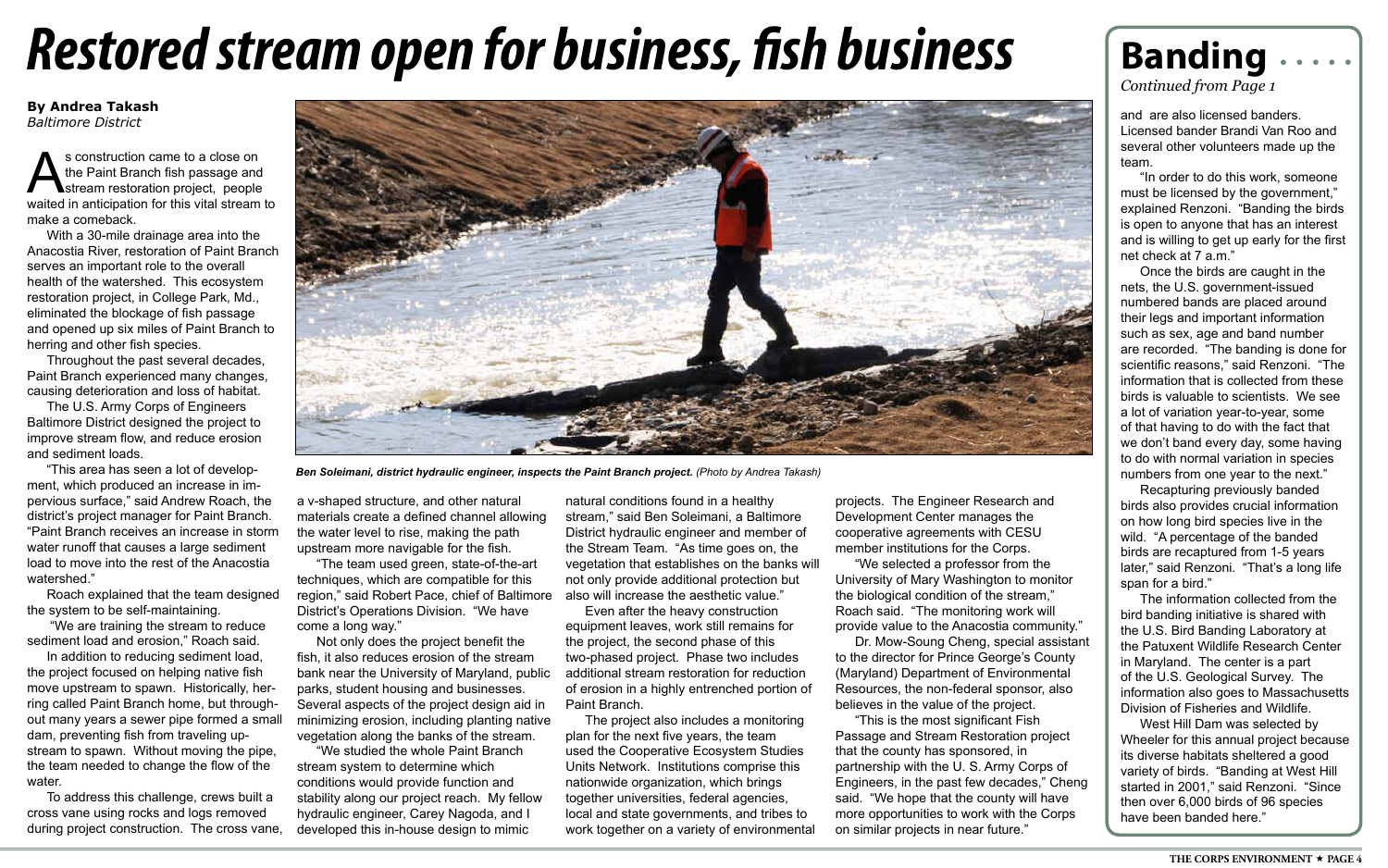To provide a cleaner waterfowl<br>feeding ground in the midst of<br>area contaminated from histor<br>mining operations, the U.S. Army Co feeding ground in the midst of an area contaminated from historic mining operations, the U.S. Army Corps of Engineers Seattle District recently finished transforming agricultural lands into wetland habitat at a privately owned farm east of Lake Coeur d'Alene, Idaho.

The pilot project in the Lower Coeur d'Alene Basin, known as the Schlepp Agriculture-to-Wetland Conversion project, was overseen by the Environmental Protection Agency in conjunction with U.S. Fish and Wildlife Service, Ducks Unlimited and the Corps, which was responsible for executing construction.

Located within the Bunker Hill Superfund Site, an area with high levels of contaminated soil from a century of Silver Valley mining operations, the Schlepp project involved converting nearly 400 acres of private farmland into wetland habitat, providing waterfowl a cleaner alternative to feeding sites contaminated with lead and other heavy metals.

Named for the land owner, Michael

Schlepp, who allowed the EPA to convert his property for conservation purposes, the project is significant since many wetlands in the lower basin contain lead at concentrations higher than 1,800 parts per million (ppm), a level studies show is fatal to birds that ingest soil during feeding. The FWS estimates that approximately 150 birds die each year in the lower basin from ingesting contaminated soil.

The multi-year project was divided into two segments, the east and west fields, with the goal of lowering average lead concentrations below the EPA's Bunker Hill Record of Decision cleanup level of 530 ppm for protection of waterfowl.

Work on the east field was finished in 2007 and the west field, which was being used to farm wild rice, was completed late last year.

s I walk around Kandahar City,<br>or any of the numerous villages<br>can't help but notice that wells seem to or any of the numerous villages throughout southern Afghanistan, I can't help but notice that wells seem to be everywhere.

> "The west field was more contaminated and more complicated because we were turning an active rice field into a wetland," said Amy Baker, the Schlepp conversion project manager for the Corps. "It was historically a wetland converted for farming, so we had to bring it back to its natural state."

Cleanup techniques at the site varied,



**Birds dot the surface of the restored wetlands, flocking to the once contaminated land within the Bunker Hill Superfund Site. (USACE Photo)** 

**By Scott Lawrence** *Seattle District*

dependent upon contamination depth. In areas where contamination was relatively shallow, limited to the upper six inches, soil was removed and deposited in an on-site ditch, capped with clean soil and vegetation.

In places where contamination was deeper than six inches, workers used a selective handling technique, flipping and burying contaminated soil beneath cleaner lower levels. Confirmation soil samples were then taken to ensure that the top six inches held lead concentrations below 530 ppm, before seeding the land with wetland vegetation and grasses meant to attract migrating birds to the area.

"The actual achieved average was 288 parts per million, well beneath the goal, but more importantly we cleaned up a portion of the Bunker Hill site so birds have a cleaner place to feed," Baker said.

The \$3 million agriculture-to-wetland project was funded by EPA settlements with Coeur d'Alene Mining and the Asarco bankruptcy settlement.

Although the west field is only recently completed, migrating waterfowl have returned to the east field, dotting the new wetlands on Schlepp Farm and seemingly approving of the new habitat.

## *District transforms site into wetlands*

### *Expert recounts Afghan experience*

### **Improving wells**

**By Len Sinfield, Hydrogeologist** *Afghanistan District South*

 All are outfitted with the distinctive India Mark III or IV hand pumps that seem to be ubiquitous throughout developing countries — you can find them in Djibouti, Kenya, and throughout Asia. Scratching my head as I see these hand pumps, I ask why the villagers complain about the lack of water. International charities have been putting in village-level wells for years. There should be plenty of water.

I have my answer with a few up and down cranks on the hand pump. All I hear is dry clanking inside the pump. No water.

The water table is not the problem. There is no question that it has been dropping with the ongoing 15-year drought in Afghanistan, but it has not dropped that much. Water issues are not simple here and are affected by the complexities of Afghanistan state, culture, hydrogeology, poverty, international donors, poppy farmers drawing down the water table with large diesel pumps, and war all are in the mix.

Hardness of the groundwater is a significant factor. High levels of calcium hardness combined with high sulfate concentrations cause hard water deposits or encrustations on plumbing fixtures and well parts.

Well screens often become clogged with flows steadily dropping off to nothing within two to three years of installation.





*An example of a modern Afghan welldrilling rig with a trained crew. The crew just hit good quality water at a depth of 420 meters. (Photo by Len Sinfield)*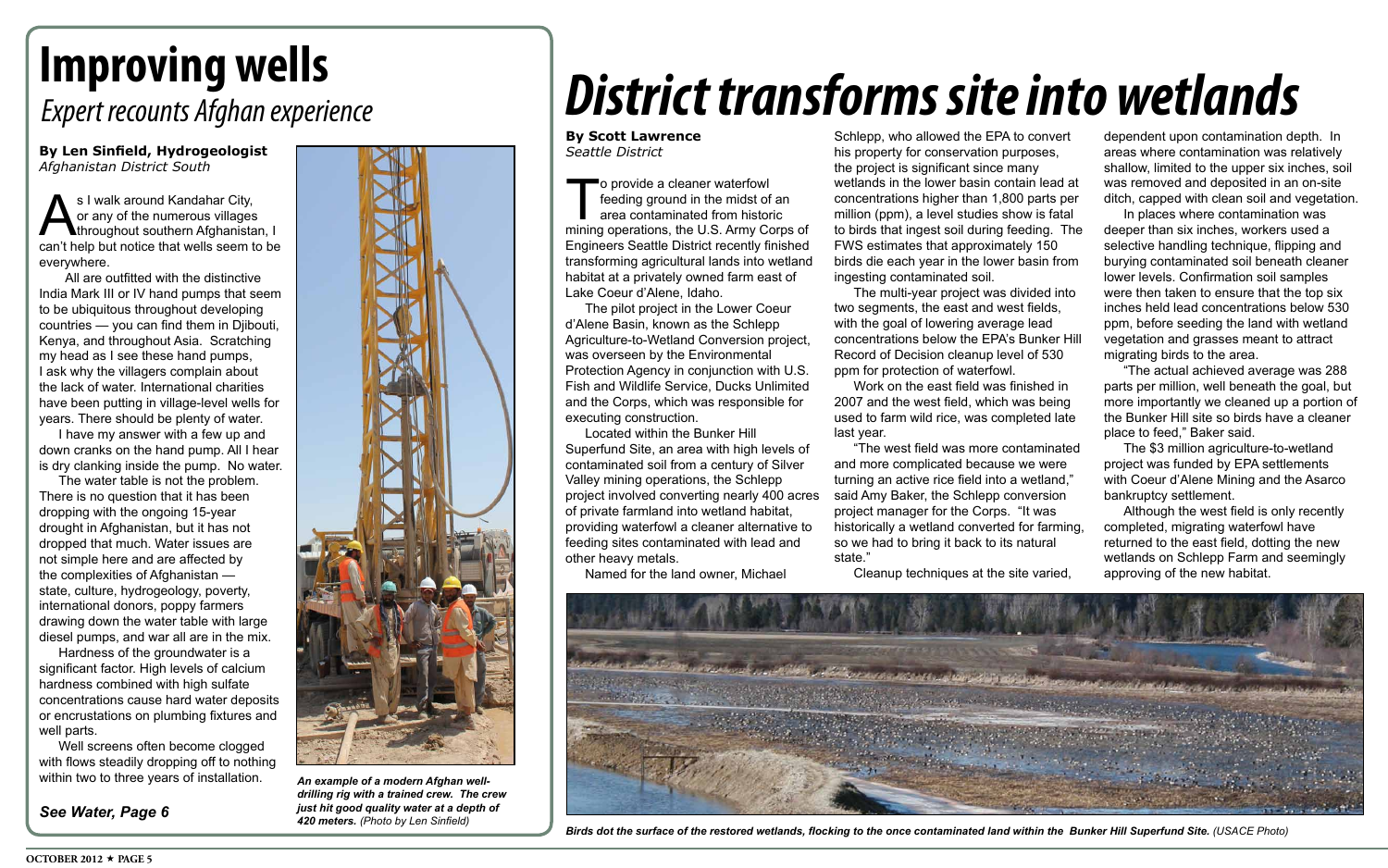*Corps employees check for signs of life on a recently completed oyster castle. (Photo by* 



*Sara Corbett)* 

s part of the U.S. Army Corps of<br>Engineers Charleston District<br>responsibilities for the Atlantic Intercoas Engineers Charleston District **Noperation and maintenance** responsibilities for the Atlantic Intercoastal Waterway, the Corps must maintain disposal areas for dredge material, but these disposal areas have been experiencing growing impacts from shoreline erosion.

A cost-effective solution, motivated in part by the results from oyster restoration work completed by the South Carolina Chapter of The Nature Conservancy, was to construct an artificial oyster castle.

The oyster castle is designed to be an instant habitat for oyster spat and growth. Oyster castle blocks are made of shell, limestone and concrete.

The 12 inch by 8 inch square blocks are shaped in a tiered-structure that can interlock to resist constant wave motion.

The goal is to determine if these types of projects could help protect the disposal areas from shoreline erosions while providing an added environmental benefit.

In addition to providing immediate habitat for oyster growth, the placement of the castles fosters sedimentation behind them and encourages the re-growth of natural vegetation, according to previous studies on this type of structure. This provides a shoreline erosion prevention benefit that is a mix of engineering and nature.

The district awarded a contract to Aerostar Environmental Service, Inc., to install oyster castles near the disposal area just south of the Isle of Palms, S.C.

The fully installed structure is 70 feet long by 6 feet wide and is constructed of approximately 800 blocks. The site will now be monitored for oyster recruitment and growth, the amount of sedimentation that occurs behind the castles and the degree

to which vegetation is being reestablished behind the castle structure. Based on results of TNC projects, this type of effort should provide a more cost-effective method of erosion control to protect along the waterway while providing environmental benefits for oysters and other aquatic creatures.

**By David Warren, Project Manager and Alisha Means, Biologist** *Charleston District*

Pump parts will also become encrusted and stop working. Often, no efforts are made to rehabilitate these wells because of cost or lack of technical know-how. International charities sometimes install new wells instead, having lost institutional knowledge or not knowing of the existence of existing, inoperable wells.

> We are also supplying diagrams of proper well construction in the local language to CA Teams, local handymen and international donors to help convey proper well construction details to the Afghan drillers.

To make the problem worse, Afghan drillers also install wells in the shallowest aquifer, which typically has the highest hardness and is contaminated with high bacteriological levels from raw sewage infiltration. The Afghans drillers and villagers don't want deeper wells for some reason. After many arguments, I've discovered that a quote from the Quran seems to help *"Allah said: And it is He who has let free the two seas: one palatable and sweet, and the other salty and bitter; and He has set a barrier and a complete partition between them. He has placed a barrier of land between these two types of waters, so that they do not transgress upon each other, which would spoil the characteristics they were created with."* Those barriers of land separating the salty from the fresh also occur under the ground.

One international donor has been very successful in rehabilitating wells using air-lift redevelopment methods. Air-lift well development uses an air compressor and a drop to clean the interior of a well and the filter pack that surround a well. The tube is lowered to the bottom of the well and connected to an air compressor on the surface. Pushing large air bubbles into the well casing causes surging of water in the well, cleaning the well screen, filter pack, and casing as well as lifting out sediment with rising water. Air-lift development is generally used immediately after a well is built to clean

up the well and decrease the turbidity of the water, but is also very useful in well rehabilitation. We have adopted this simple approach as our preferred method for well rehabilitation.

With the support of USACE water well subject matter experts, military Civil Affairs Teams have been successful in helping small, local businesses repair Afghan wells. Our water well experts help train both the CA teams and the local handymen on well repair and how to assess water well problems. A few districts already have successfully "graduated" several handymen from the program and the local villagers are now paying for well repairs.

Our emphasis is shifting from villages, where international charities are installing wells, to district center watering points and municipal wells.

Large capacity wells at government district centers help support the local government by giving the local populace a place where they can always obtain potable water and where only one well will require maintenance. As the population within Afghanistan shifts from rural to urban, increasing the ability for city water systems to expand and supply water will be a growing need.

We may not be able to solve complex Afghan water problems, but by focusing on both small fixes with villagers and the larger issues with supporting governance and helping supply water to the larger urban areas, we can help them start helping themselves.

## Water *Continued from Page 5* **Project recruits aquatic life**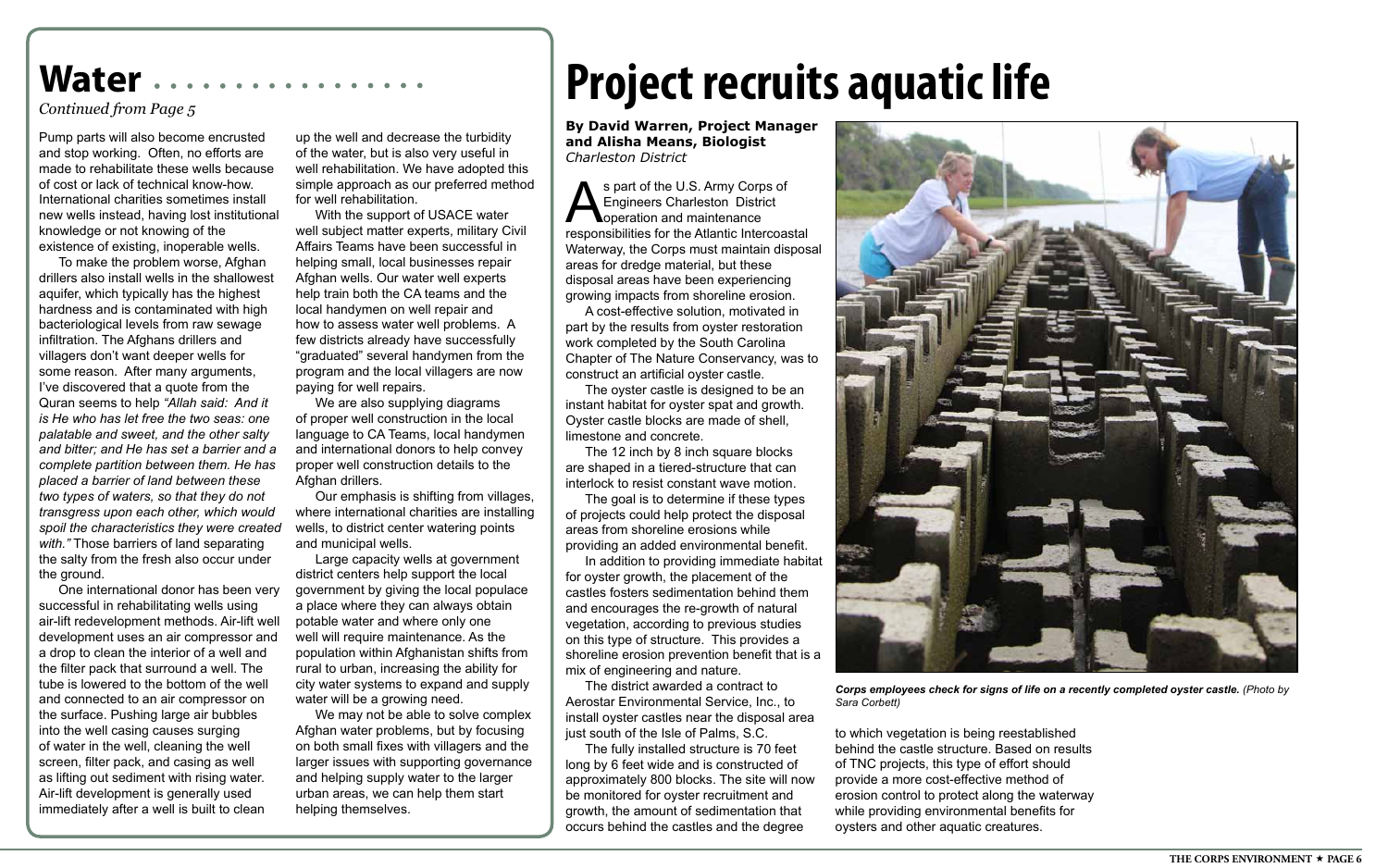The U.S. Army Corps of Engineers Louisville District is now using towed sensor array technology to help identify underwater anomalies in the Kishwaukee River at Camp Grant, Ill. This technology will also be evaluated for use in an upcoming Chesapeake Bay survey at Fort Monroe, Va.

This new underwater technology, the Underwater Simultaneous EMI and Magnetometer, called USEMS, employs a two-sensor array to locate underwater anomalies. The first sensor array, a magnetometer, detects ferrous metals including those that are buried deep below the silt line. The second sensor array, electromagnetic, detects all metals, including aluminum and brass, found on the bottom or just below the silt line. USEMS is the only marine system in the world to simultaneously deploy these two sensors.

 "This dual array system allows geophysicists and explosive ordnance disposal specialists to work together in streamlining the number of anomalies that are investigated," said Brooks Evens, the Louisville District technical manager for the two projects. "It can help distinguish between a cannonball that might be in the channel or an old boat motor that doesn't need our attention."

The submersible "fish" containing the two sensors looks much like a miniature submarine and is towed behind a boat attached to a carbon fiber boom. The fish's depth is controlled by an operator on the boat as the fish is towed one to two feet off the bottom of the riverbed. The fish's EMI sensor sends out electromagnetic pulses to detect buried metal. In addition, the fish's magnetometer sensor measures disruptions in the Earth's magnetic field caused by buried ferrous metal. The strength of the signals is plotted and used to determine which anomalies to investigate.

Geophysicists analyze the characteristics and then turn over a "dig sheet" to EOD Specialists who then use an underwater camera for further exploration and resolution of the anomaly.

The benefits of the innovative technology seem endless. "It reduces man-hours — we're able to cover larger zones with fewer man hours, which helps to cut cost," Evens said. "It saves time, money and makes everything safer."

USEMS was developed and built by Science Applications International Corporation and the U.S. Army Engineering and Support Center, Huntsville, with funding from the Environmental Security Technology Certification Program. They have worked to refine the technology during the past few years on two other pilot sites across the country and now at one of the Louisville District sites.

The technology proved successful in the river at Camp Grant in Rockford, Ill. in the spring. Camp Grant is a World War II Formerly Used Defense Site, used from 1915-1947, that required remediation of several rifle ranges and investigation of the Kishwaukee River, which divides the

park in two.

In April, USEMS was used to identify and then investigate 35 "flagged" anomalies. Of those 35 anomalies, none were identified as munitions or explosives of concern, or MEC. Only rusted rebar, road signs and farm implements were found in the river.

"Camp Grant worked out really well," Evens said. "It will allow us to consider expanding the current Land Use Controls out into the river or to say we don't need to continue searching the river bottom for MEC. This helps to confirm that the river presents a low probability for encountering MEC."

"This type of technology was a perfect solution for the Camp Grant site," said Valerie Doss, Camp Grant project manager. "We might possibly use it again in Spoon River at Camp Ellis as well."

Since things worked out so well in Illinois, the Corps also plans to use USEMS as one of the potential underwater technologies at Fort Monroe in Virginia in the summer of 2013.

Typically, Fort Monroe wouldn't fall into the Louisville District footprint, but as part of Base Realignment and Closure, the Louisville District was assigned eight project sites outside of its region — one of which was Fort Monroe.

"The working relationship between BRAC and the Louisville District has been ongoing since 2005," Evens said. "The customers have been satisfied and so we want to work hard to complete the work at those sites."

 In the summer, the Corps will begin an initial investigation of 55,000 acres of underwater real estate at Fort Monroe to determine if and what should be done in the waters of the Chesapeake Bay surrounding the installation, depending on historical research for water ranges,. The area includes firing arcs put in place after the War of 1812 to protect the Chesapeake Bay, where munitions such as cannonballs, parrott rounds and modern 90mm projectiles were fired.

Historical research will be conducted to determine the next step, which will likely include underwater investigation. At that point the Baltimore District will provide support to the Louisville District throughout the investigation. "The new technology will save time and money for the government," Evens said. "Additionally, the area we plan to investigate in the Chesapeake Bay could potentially help to protect fisherman, recreational users, utility crossings and dredging operations by determining if any unacceptable hazards are present."

These new underwater sensor arrays will also provide benefits to projects reaching far beyond the Chesapeake Bay.

"It's a good system," Evens said. "It's still in infancy stages, but it will be a helpful tool moving into the future because the Army, Navy, Air Force and Marines have a vast number of water ranges that this type of

technology will help with."

#### **By Katie Newton**

*Louisville District*

## *Submersible takes investigation to new depths*



*New underwater technology is used in the Kishwaukee River at the former Camp Grant near Rockford, Ill., to help detect and characterize anomalies on the riverbed. (Photo by Katie Newton)*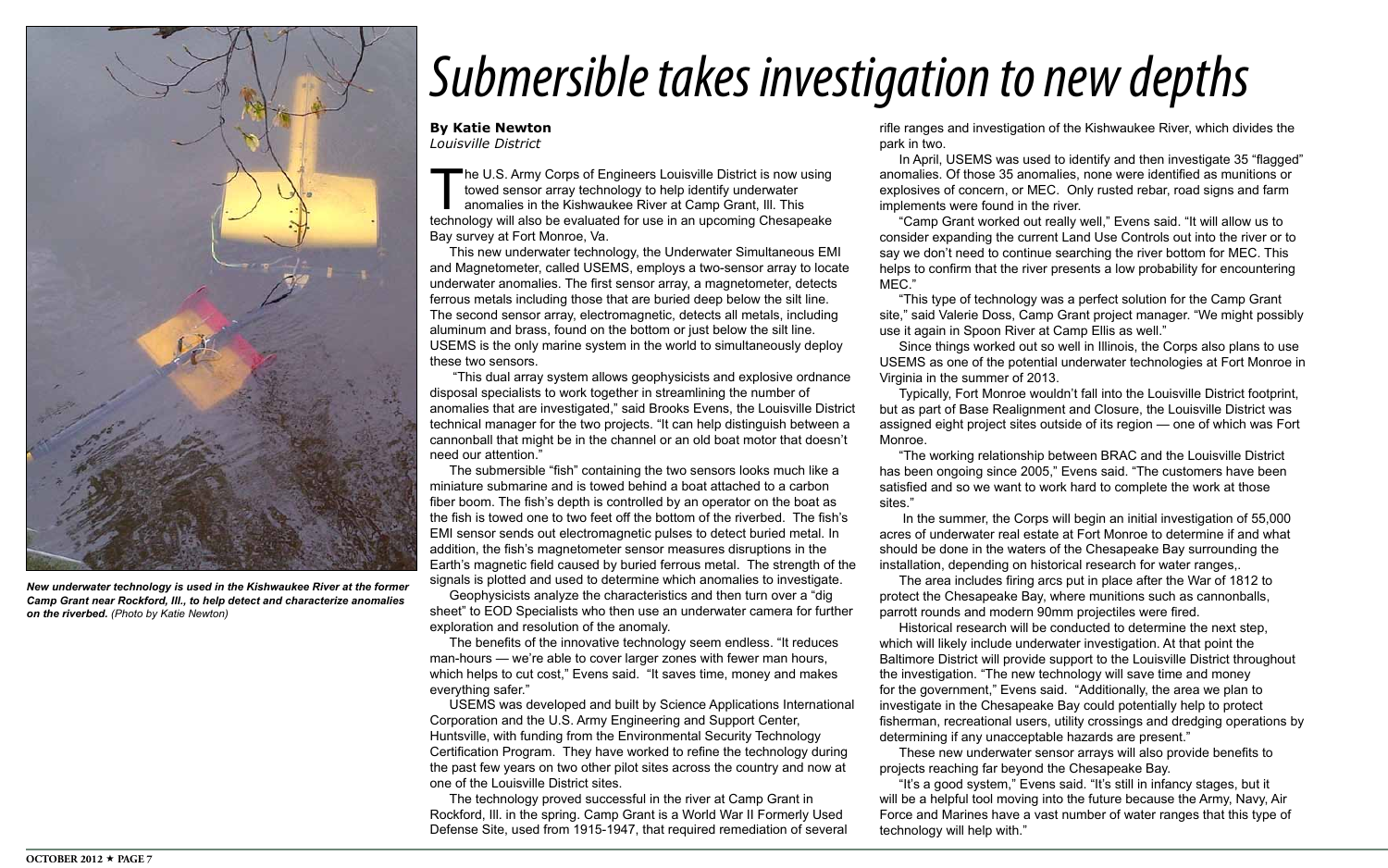The U.S. Army and Corps of Engineers achieved a milestone when more than 600 interested attendees took part in the pre-proposal conference for the \$7 billion Renewable and Alternative Energy Power Production for DoD Installations Multiple Award Task Order Contract (MATOC).

The Corps of Engineers, through its Engineering and Support Center, Huntsville, issued the MATOC Request for Proposal Aug. 7 for \$7 billion in total contract capacity to procure reliable, locally generated, renewable and alternative energy through power purchase agreements. The \$7 billion capacity would be expended for the purchase of energy during a period of 30 years or less from renewable energy plants that are constructed and operated by contractors using private sector financing. The solicitation closes Oct. 5.

The conference, hosted by the U.S. Army Energy Initiatives Task Force and the Huntsville Center was held at the Bob Jones Auditorium on Redstone Arsenal, Ala. The conference provided representatives from industry with an overview of the MATOC RFP and USACE's general procurement process and offered an opportunity for a questions and answers session.

The conference places the Army one step closer to putting a contract vehicle in place that will help installations meet mandated energy goals.

Col. John Hamilton, Redstone Garrison commander, opened the conference by telling attendees the importance of renewable energy to energy security on Army installations. He cited the power outages in Huntsville following the April 2011 tornadoes as an example and discussed the challenges of improving energy security and sustainability while remaining cost conscious.

Col. Robert J. Ruch, the Huntsville Center commander, talked about the goals the U.S. Army, the EITF and the Huntsville Center hope to achieve with the RFP.

"This is a huge opportunity for the Army, and we're glad you want to be part of it," Ruch said.

"We are truly excited to be leading this effort that will help installations meet mandated energy reduction goals far into the future. Increasing energy security is a top priority for DoD and Army leadership, and this effort will lead to enhanced energy security and sustainability for our installations."

In April, the White House announced that the Defense Department was making one of the largest commitments to clean energy in history, by setting a goal to deploy three gigawatts of renewable energy — including

## **Corps, Army Task Force team up for alternatives** *Request for proposals seeks to harvest \$7B in renewable energy*

solar, wind, biomass or geothermal — on Army, Navy and Air Force installations by 2025. That is enough energy to power 750,000 homes. The Army's goal is one gigawatt of that total. These goals support the broader DoD goal to enhance installation energy security and reduce installation energy costs.

"This MATOC is a key contracting vehicle that will be used to procure reliable, locally generated, renewable and alternative energy through establishing a pool of qualified firms and contractors with solar, wind, biomass and geothermal technologies to compete for individual Power Purchase Agreements," Ruch said.

By awarding the contract, the Army will increase its agility by streamlining acquisition processes to develop large-scale renewable energy projects that use private sector financing. This approach will help speed overall project development timelines to ensure the best value to the Army and private sector.

John Lushetsky, the EITF's executive director, spoke about the role of the EITF in helping the Army meet its renewable energy goals.

"To reach the Army's goal of deploying 1 GW of renewable energy by 2025 will require a different way of doing business with the private sector. The issuance of the MATOC is a clear milestone for us and the significant interest we've seen from industry indicates that we are on the right path," Lushetsky said.

"The EITF has worked closely with the Huntsville Center to make the MATOC a streamlined and agile tool for the government to procure power from large scale renewable energy projects. We reviewed and responded to over 900 comments from industry to make this the best product possible. We think we accomplished our goal but ultimately the people in this room will tell us if we've got it right," Lushetsky said.

Attendees at the conference said the information was helpful and the partnering opportunities were important.

Kurt Adams, executive vice president and chief development officer for First Wind, Portland, Maine, said the explanation of how pricing would work was very beneficial since he has projects that range greatly in price per kilowatt hour.

Artis Brazee, vice president for operations, MCC Construction Corporation, Greenwood Village, Colo., said the opportunity to speak with the other conference attendees about possible partnerships was helpful.



#### **By Debra Valine**

*U.S. Army Engineering and Support Center, Huntsville*

*John Lushetsky, U.S. Army Energy Initiatives Task Force executive director, speaks about his organization's role in the Renewable and Alternative Energy Power Production for DoD Installations Multiple Award Task Order Contract*. *(Photo by William S. Farrow)*

*"This is a unique effort and partnership with the EITF, USACE and other DoD agencies. We want to create processes and pipelines that will help ensure Army energy security, and ultimately, to make the Army the preferred partner with industry in developing largescale renewable energy projects."*

**John Lushetsky Executive Director U.S. Army Energy Initiatives Task Force**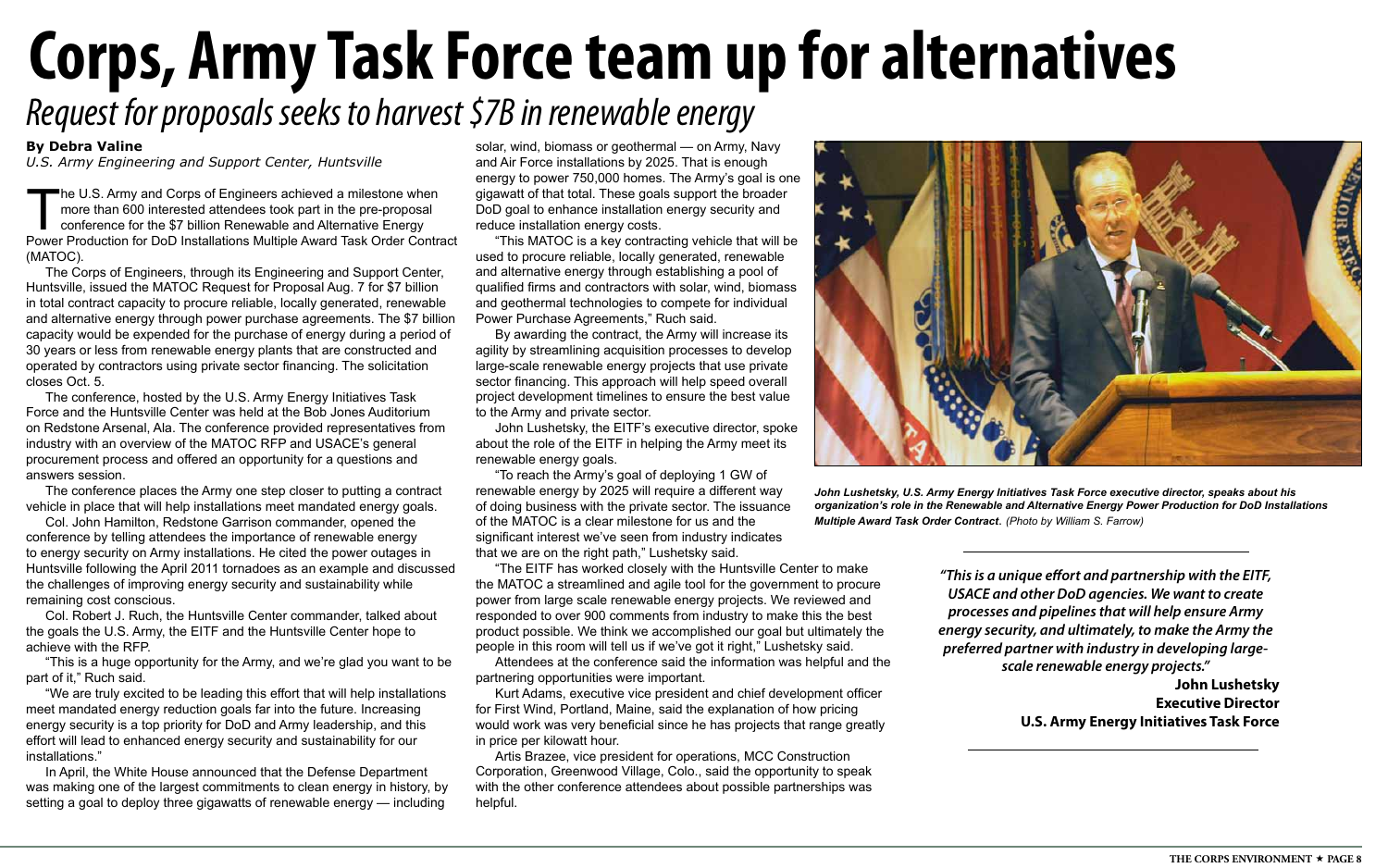The U.S. Army Corps of Engineers, New York District and its regional partners are actively committed to achieving the vision of a world class harbor estuary.

This vision balances the economic revitalization of the Port of New York and New Jersey with ecosystem restoration and critical infrastructure protection.

Throughout the years, the district and The Port Authority of New York and New Jersey have deepened more than 35 miles of shipping channels to accommodate the large container ships that dominate worldwide shipping today. These improvements will keep The Port of New York and New Jersey competitive and viable, particularly with the expansion of the Panama Canal scheduled to be completed by 2014.

The Port of New York and New Jersey is a key regional and national economic engine providing about 280,000 total jobs in New York and New Jersey, nearly \$11.6 billion in personal income, more than \$37.1 billion in business income and almost \$5.2 billion in tax revenues while serving 35 percent of the U.S. population.

To date, the Harbor Deepening Project has beneficially used more than 60 million cubic yards of sediment, which includes constructing more than100 acres of tidal marsh, establishing offshore reefs, nourishing beaches, capping landfills and Brownfields, and capping the Dredged Material Historic Area Remediation Site off the coast of Sandy Hook, N.J.

As the deepening project nears completion in 2014, more than 3.6 million cubic yards of high quality sand are being dredged from Ambrose Channel, which will provide the 50-foot pathway from the ocean to Port Elizabeth and Newark by December.

Maximizing the beneficial use of dredged material has been the policy at

the New York District since the inception of the Harbor Deepening Project. A recent district effort, the New York and New Jersey Harbor/Jamaica Bay Multi-Project Initiative exemplifies this policy in the effort to use the sand dredged to remediate, restore and protect the harbor estuary.

This Initiative represents an innovative business approach consistent with the goals of the USACE Civil Works transformation, using integrated water resource management, collaboration and partnering to meet the challenges of federal and local constrained budgets, critical infrastructure needs and the societal goal of ecosystem restoration.

The goal is to use dredged material from both the Harbor Deepening Project's Ambrose Channel and the operation and maintenance of the Jamaica Bay, N.Y., Federal Navigation Channel to advance marsh island restoration projects in Jamaica Bay, N.Y.; restore more than 75 acres of wetlands; stabilize the shoreline at Plumb Beach, N.Y. to protect the essential transportation infrastructure of the Belt Parkway and sewer infrastructure; cap and close the Newark Bay Confined Disposal Facility in New Jersey; and continue capping the Historic Area Remediation Site.

The integration of these individual programs and projects leverages authorizations and funding sources while reducing costs during construction and saving taxpayer dollars — such as reduced mobilization costs and sharing of sand placement/pipeline infrastructure.

Ecological and regional benefits are maximized from marsh island restoration and the creation of coastal wetlands which help stabilize and protect the shoreline, provide important habitat and improve water and sediment quality.

"The Army Corps has a strong commitment along with our partners and stakeholders to restore critical habitat within Jamaica Bay, maintain the ecological integrity of the New York and New Jersey Harbor Estuary, with the economic benefits of deepening The Port of New York and New Jersey," said Col. John R. Boulé II, New York district commander. "The region

continues to work together to achieve our vision of a world class harbor estuary for future generations."

The district continues to work with its dredging contractors and partners to capture additional opportunities to beneficially use sand from Ambrose Channel and the Jamaica Bay Federal Navigation Channel and continue advancing additional restoration opportunities throughout the estuary while saving new mobilization costs for equipment prior to project completion. The success of this beneficial use initiative is due to strong partnerships and consensus goals within the region. These strong partnerships and the steadfast commitment of many federal, state and local partners resulted in efficient coordination to develop complex plans and specifications, approval of technical reports, execution of funding agreements, secure federal and non-federal funds and issuance of permits which were essential for program

execution.

The Port Authority of New York and New Jersey, New York State Department of Environmental Conservation, New York City Department of Environmental Protection and New York City Department of Parks and Recreation provided significant non-federal funds serving as non-federal sponsors. Other important partners include the National Park Service, N.Y./ N.J. Harbor Estuary Program, National Resources Conservation Service and several other stakeholders.

Regional partnerships within the estuary are fundamental to advancing restoration at a time when funding is limited. The leveraging of nonfederal funds has resulted in the implementation of key priority projects for the region outlined in the Army Corps' Hudson-Raritan Estuary Comprehensive Restoration Plan; the U.S. Department of the Interior and New York City Joint Strategy to restore Jamaica Bay; and the New York City Comprehensive Waterfront Plan, "NYC Vision 2020" and "PlaNYC." The initiative advances restoration targets and goals outlined in the plan, which when implemented, will advance the vision of a world class harbor estuary.

### **Partnership aims for balance between economy, environment**

**By Lisa Baron, Project Manager** *New York District*



*Marsh Islands restoration at Jamaica Bay, N.Y. (Photo by Melissa Alvarez)*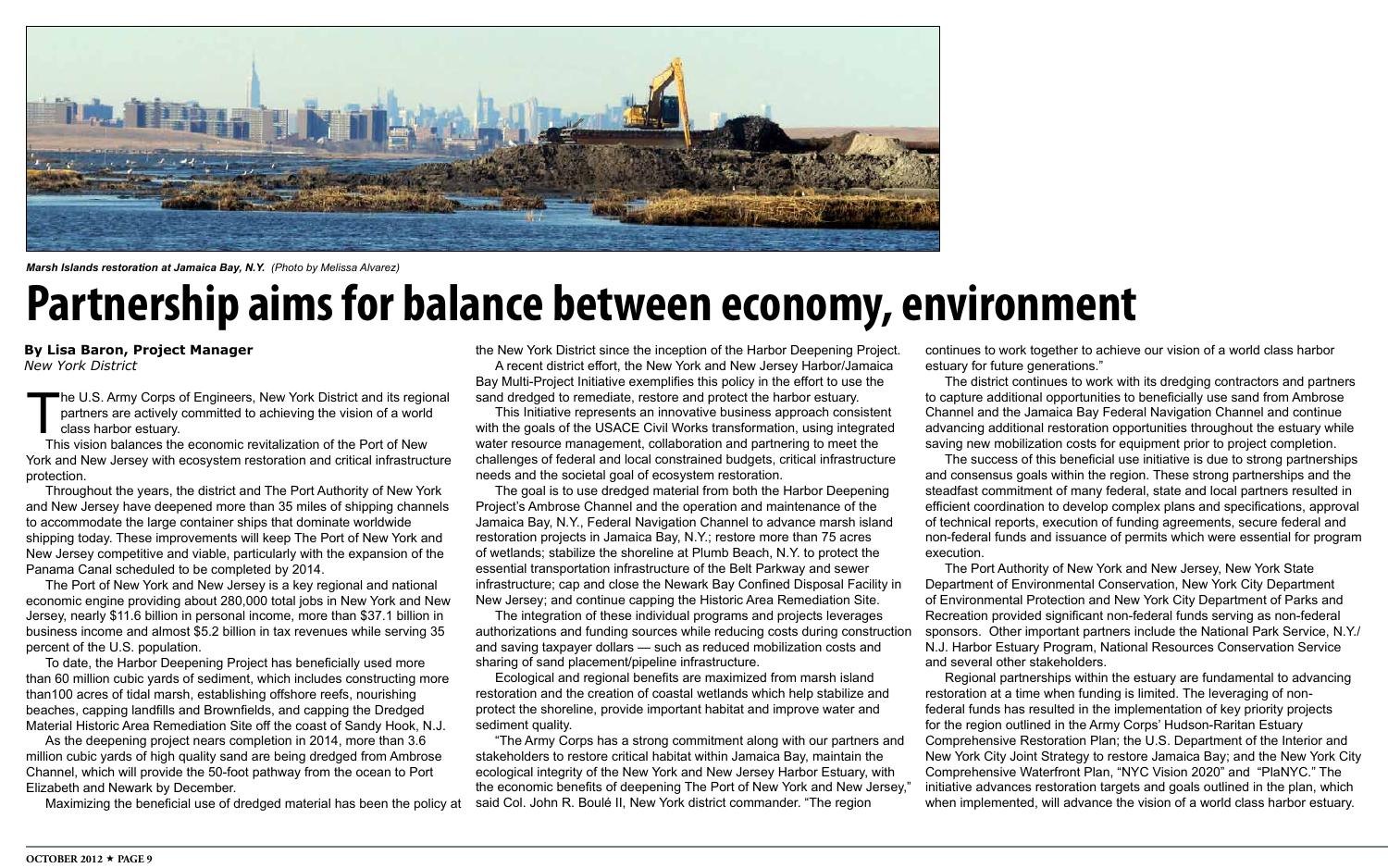## **Corps celebrates professionals, sustainability**

#### **By Candice Walters** *Headquarters USACE*

*See Excellence, page 11*



*The Tres Rios Environmental Restoration Project, Phase II Flow Regulating and Overbank Wetlands, Salt River, Ariz. earned the Chief of Engineers Award of Excellence in the Environmental Category. (Courtesy photo)*

One of the best ways to ensure that<br>Sustainability becomes part of the<br>U.S. Army Corps of Engineers<br>Way of life is to celebrate the agency's sustainability becomes part of the U.S. Army Corps of Engineers way of life is to celebrate the agency's outstanding professionals for their creativity and those projects that promote sustainability initiatives.

This spring, the Corps of Engineers unveiled its 2012 Chief of Engineers Awards of Excellence program, which combines the USACE Sustainability Awards, Energy Hall of Fame and the Design and Environmental Awards Programs into a new all-encompassing program.

The new Awards of Excellence Program recognizes and rewards exceptional performance by individuals and teams demonstrating excellence in overall quality, sustainability or energy performance by supporting Corps of Engineers goals, such as those in the USACE Sustainability Plan and Executive Order 13514: Federal Leadership in Environmental, Energy and Economic Performance. Some of the USACE winners went forward to compete in the federal Green Gov awards program.

"We are making significant progress toward design excellence and implementing energy efficient and sustainable solutions, but we must continue to adopt new strategies and tools to reduce our impacts on the environment and surrounding communities. These award winners are evidence of your efforts to help the nation realize a more efficient, effective and sustainable future," Maj. Gen. Merdith "Bo" Temple, then Acting Chief of Engineers, said this spring in announcing the nomination process.

The 2012 winners received their awards In August at the USACE Strategic Leader Conference.

The sustainability categories in Chief of

Engineers Awards of Excellence included Sustainability Hero; Green Innovation; Green Dream Team; Good Neighbor, Lean, Clean and Green, and Building the Future. **USACE Sustainability Heroes:**

*Dr. Ilker Adiguzel, Director of the U.S. Army Engineer Research and Development Center Construction Engineering Research Laboratory (ERDC CERL), and Sven Lie, supervisor, Electrical/Mechanical Section of Design Branch, Engineering Division, Seattle District.*

Dr. Adiguzel, is a strong champion and change agent for energy and sustainability within USACE, Army and Department of Defense and is regarded as an influential technical leader and effective mentor. He championed the establishment of ERDC's Center for the Advancement of Sustainability Innovations; leads support for FedCenter; serves on the Headquarters USACE Energy Governance Council; supports research and development to improve long-term availability of training lands; and supports the development of Installation Sustainability Plans and a net-zero approach to installations.

With an unusual combination of vision and skill, Lie has become a leader in the discovery and implementation of an ongoing myriad of sustainable solutions, in his own district and throughout the industry. Lie and staff recently capitalized on a pumpand-treat operation by using the treated water for a ground water source heat pump application. His team employs simple energy strategies to reduce operations and maintenance and overall cost of ownership by using smaller-sized heating equipment that periodically needs to be replaced. **Green Innovation:** *Bioremediation of Solvent-Contaminated Low-Permeability Zone: Dr. David Gent, U.S. Army Engineer Research and Development Center Environmental Laboratory (ERDC EL).*

This technology replaces the disruptive

practice of "dig and haul" to clean up chlorinated solvents with a very low energy *in situ* process. Gent entered into a Cooperative Research and Development Agreement between the ERDC EL and Geosyntec Consultants. This unique technology, termed EK-BIO™, is an electrokinetics remediation technology for amending low-permeability soils, using electron donors and bioaugmentation with microorganisms for biological degradation and mineralization of chlorinated solvents. This process has the potential to degrade contaminants in place, especially in lowpermeability contaminated soils, sediments and groundwater where other more conventional technologies fail. **Green Dream Team:** *High Performance Computing Green Team: Greg Rottman, U.S. Army Engineer Research and Development Center Construction Engineering Research Laboratory (ERDC CERL)*

The five DoD Supercomputing Resource Centers (DSRCs) operated by the Army, Navy and Air Force are federated under the DoD High Performance Computing Modernization Program Office. The centers formed the Facilities Community of Practice. This green team has proposed numerous changes to the supercomputing center infrastructures, consistent with best practices. As these practices have been implemented, each center has seen a marked increase in efficiency and cost savings. One recommendation resulted in saving approximately 30 percent of mechanical power consumption. **Good Neighbor:** *Alabama Living Shorelines General Permit: Regulatory Division, Alabama Coastal Branch, Mobile District*

Mobile District developed a Living Shorelines Regional General Permit, the first of its kind within the South Atlantic Division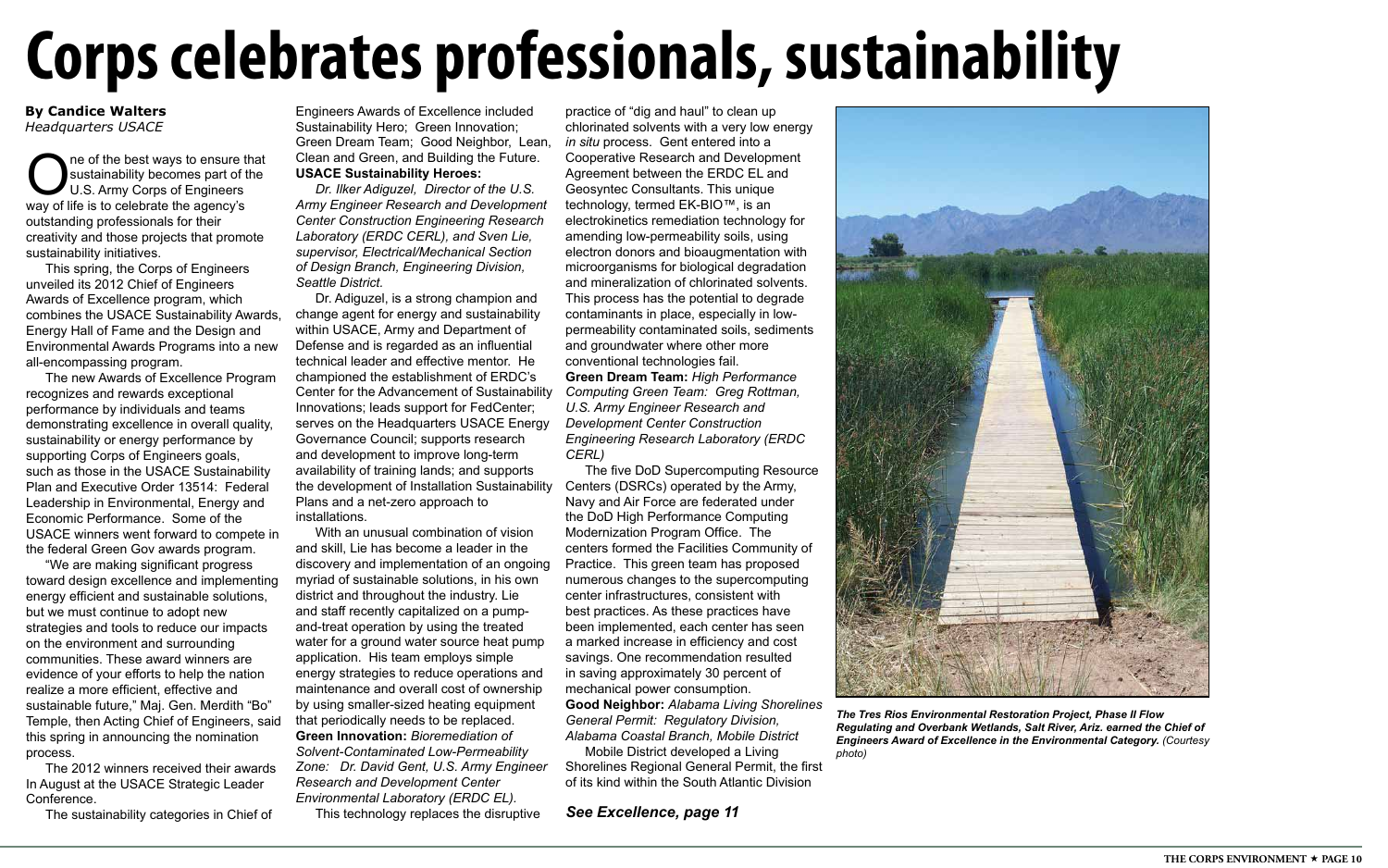### **Excellence**

#### *Continued from Page 10*

and possibly the Corps of Engineers. Living shorelines address erosion and degradation of shorelines by providing for the long-term protection, restoration and enhancement of both stable and degraded shorelines by using plants, stone and other natural materials. Mobile District's Coastal Alabama Team expanded the concept to make it more viable for a larger number of projects and to allow applicants to avoid a lengthy and costly permit process.

**Lean, Clean and Green, and Building the Future:** *Community Emergency Services Station, Fort. Bragg, N.C.; Charles Grainger* 

The Fort Bragg, N.C., Community Emergency Services Station was one of the Army's first attempts to identify the feasibility for Leadership in Energy and Environment Design Platinum Certification as the standard for all Army buildings. Knowledge from this project is being incorporated into standard design guidance for military construction. Numerous technical notes to help others duplicate the process and technologies used at the station are being published. Features include reduced potable water use by 52.1 percent, energy cost savings of 34.1 percent, diversion of 90.43 percent of all on-site generated construction waste from the landfill, and 28.45 percent of the total building materials used was recycled materials.

- Chief of Engineers Award of Excellence • Tyndall Fitness Center, Panama City,
- Fla. Building the Future Award
	- • Community Emergency Services Center, Fort Bragg, N.C.
- Honor Award
	- **National Geospatial-Intelligence** Va.
- Honor Award
- • Conceptual Design, Weed Army Merit Award
- 
- Restoration Building 465
- Merit Award
	- **Engineering Lower Snake**

The Chief of Engineers Design and Environmental Awards Program is in its 47th year of recognizing and promoting excellence in design achievements by the Corps of Engineers and its professional partners.

• St. Louis Harbor River Training Structures, Upper Mississippi River, St. Louis

Two types of awards are given in each of the two primary categories of Design/Military Design and Environmental/Civil Design.

The Chief of Engineers Award of Excellence is the highest award for an entry that truly exhibits excellence in all professional design disciplines. Honor Awards are given in both primary categories to entries that demonstrate or stimulate

excellence in each of the design disciplines. Merit Awards for given for projects that may be related to individual disciplines (landscape architecture, interior design, planning histories preservation, adaptive reuse, sustainable design, discipline specific engineering, etc.).

A lake project in eastern<br>
Kansas was the first to<br>
sustainability project throughout Kansas was the first to complete a fiscal 2012 the Kansas City District and the entire U.S. Army Corps of Engineers — a project which is on track to save the Corps several hundred dollars annually.

> The USACE Design Team of the Year Award is given to the design team of the in-house designed project that achieves the highest level award in the Chief of Engineers Design and Environmental Awards Program.

#### **Design Awards**

Agency Campus East, Fort Belvoir,

Community Hospital, Fort Irwin, Calif.

Renovation, Fort Leavenworth, Kan.

and Columbia Rivers Extended Navigation Outage for Major Repairs, Portland, Ore.

#### **Environmental Awards**

Chief of Engineers Award of Excellence

Merit Award

- • Sandbar and Chute Complex, Missouri River Mile 777.7, Vermillion, S.D.
- Merit Award
	- • Little Goose Spillway Weir, Snake River, Starbuck, Wash.
- U.S. Army Corps of Engineers Design Team of the Year Award
	- • St. Louis Harbor River Training Structures, Upper Mississippi River, St. Louis District – Dawn M. Lamm, Robert D. Davinroy, David C. Gordon, Edward H. Riiff, Edward J. Brauer, Jason L. Brown, Leonard L. Hopkins, David R. Busse, Shawn Kempshall, Kenneth M. Cook, Teri C. Allen, Brandon M. Schneider, Donovan B. Henry, William R. Trout, Jared R. Caldwell, Todd M. Stoeckel, Michael T. Rodgers, Claude N. Strauser, Stephen Redington, Mark S. Alvey, Maryilyn Kwentus, Lance Engle, Timothy Lauth



*The Community Emergency Services Station, Fort Bragg, N.C., earned awards in two categories and called a model for future projects to emulate by the awards jury. (Courtesy photo)*

### *Project first in renewed effort*

#### **By Diana McCoy** *Kansas City District*

Jim Franz, natural resource manager at Melvern Lake in Melvern, Kan., initiated the project to eliminate an electric meter and subsequent power usage that supplies lighting to the lake's large entrance sign below the project office.

"This was a very simple project," Franz said. "The entrance sign was lit with two lights that were serviced by normal power. All we did was kill the power from the power company and put up a solar panel with two LED lights. The sign runs only off of solar electricity now."

The project took maintenance crews about one day to complete and cost just under \$900.

"This is not a grandiose new idea," said Franz. "But it's one that is easily done for us. Solar lighting is not a new concept, but one that we could do quickly and affordably with the price of solar units coming down."

Sustainability has been a part of the culture of the U.S. Army Corps of Engineers since March 2002, but at the present time the Corps is not meeting its progress goals, having started late on all aspects of the Federal Energy Management Program Execution.

Because fiscal year 2012 is the first year the Corps has had funding in

the budget for investments in facility energy/water efficiency, and with the late distribution of those funds, execution of the FY12 sustainability/energy requirements is just getting under way.

The Corps of Engineers' sustainability program focuses on two lines of operations — looking at internal operations to improve efficiencies in facilities it owns and operates, and improving the agency's ability to support its customers with services and project within the context of their sustainability goals and targets.

"We'll gain probably \$500 to \$600 per year in electrical savings," said Franz.



*Jim Franz, natural resource manager for Melvern Lake in Melvern, Kan., shows off a solar panel installed to provide energy for LED lights that light the large entrance sign to the lake. (Photo by Diana McCoy)*

*See Effort, page 12*